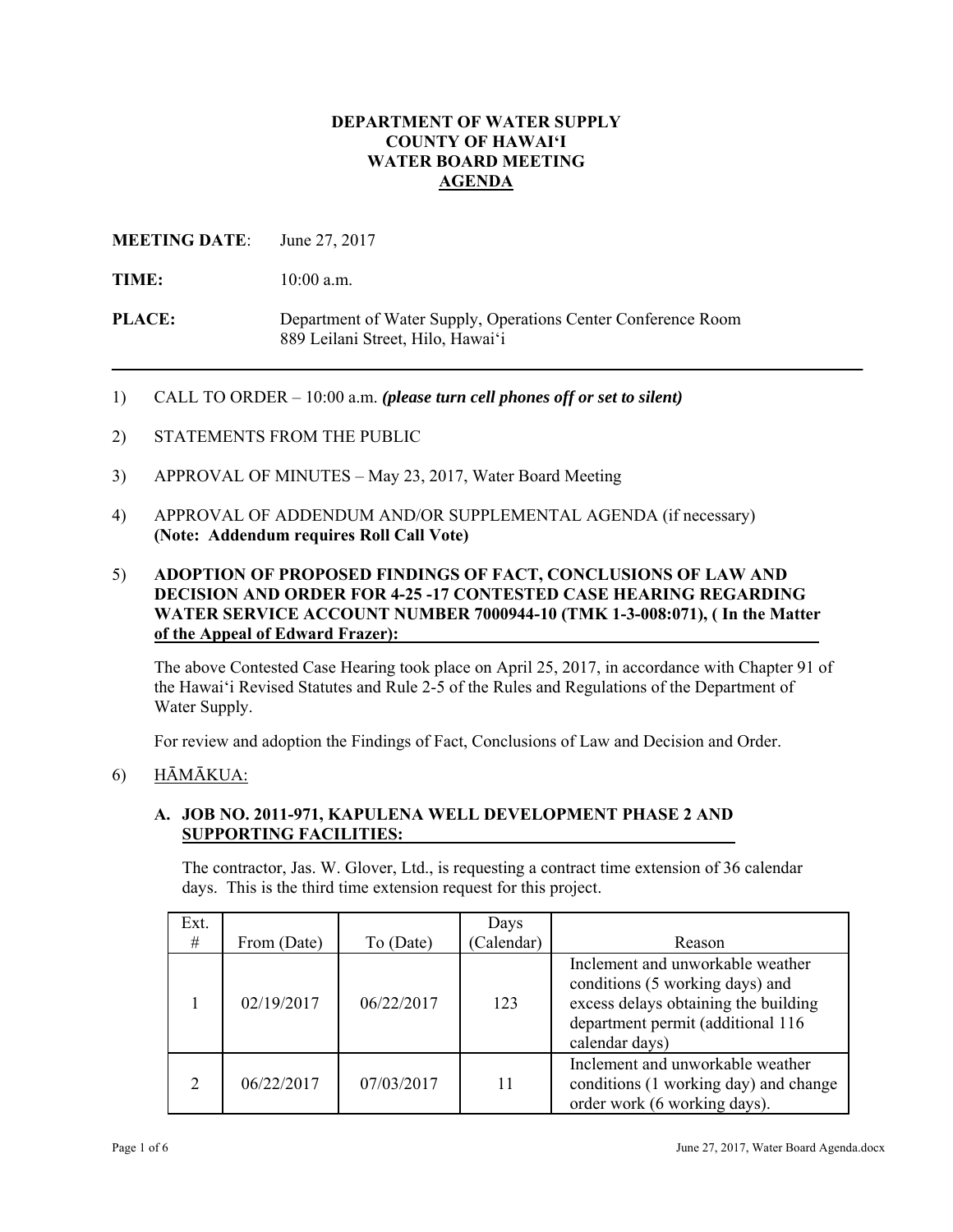| Ext.<br>#                           | From (Date) | To (Date)  | Days<br>(Calendar) | Reason                                                                                        |
|-------------------------------------|-------------|------------|--------------------|-----------------------------------------------------------------------------------------------|
|                                     | 07/03/2017  | 08/08/2017 | 36                 | Delays due to state highway permitting<br>delay and change order work (36)<br>calendar days). |
| Total Days (including this request) |             |            | 170                |                                                                                               |

The contractor's time extension request of 36 calendar days is requested due change order work and delays due to permitting.

 from July 3, 2017, to August 8, 2017. RECOMMENDATION: It is recommended that the Board grant this contract time extension of 36 calendar days to Jas. W. Glover, Ltd. for JOB NO. 2011-971, Kapulena Well Development Phase 2 and Supporting Facilities. If approved, the contract completion date will be extended

# 7) SOUTH KOHALA:

# A. **ASSIGNMENT OF WATER ALLOCATION PURSUANT TO THE PARKER WELLS 3 AND 4 TRI-PARTY AGREEMENT:**

The Assignor, Tokyu Corporation, is intending to grant, assign, transfer and covey its rights to and allocation of water to Assignee, DHL Mahi Propco, LLC, from the Lalamilo Wells A, B, C and D, and Parker Wells 1, 2, 3 and 4. This assignment will not impact other allocation recipients within the Mauna Lani Services, Inc. Development Area prior to the date of this assignment. All other terms and conditions in the Parker Wells 3 and 4 Tri-Party Agreement between the Assignor, Mauna Kea Properties, Inc., and the Water Board of the County of Hawai'i shall remain unchanged.

RECOMMENDATION: It is recommended that the Water Board approve this Assignment of Water Allocation subject to the transfer of title of Tax Map Key (3) 6-8-001:052 to DHL Mahi Propco, LLC, and authorize either the Chairperson or the Vice-Chairperson to execute the document subject to the review and approval of the Corporation Counsel.

### 8) NORTH KONA:

# A. **JOB NO. 2017-1062, KALAOA #1 DEEPWELL REPAIR:**

This project consists of paying for all labor, materials, tools and equipment necessary for the replacement of the existing deep well submersible pump and motor, power cable and all appurtenant materials, such as cable guards, strapping, etc; chlorination and testing of the well and pumping assembly; and electrical work; in accordance with the specifications.

Bids for this project were opened on June 15, 2017, at 2:00 p.m., and the following are the bid results:

| Bidder                               | <b>Bid Amount</b> | <b>Adjusted Bid Amount</b><br>(for purposes of bid award) $*$ |
|--------------------------------------|-------------------|---------------------------------------------------------------|
| Beylik Drilling & Pump Service, Inc. | \$897,850.00      | \$852,957.50                                                  |
| George M. Oye, Inc.                  | \$898,833.00      |                                                               |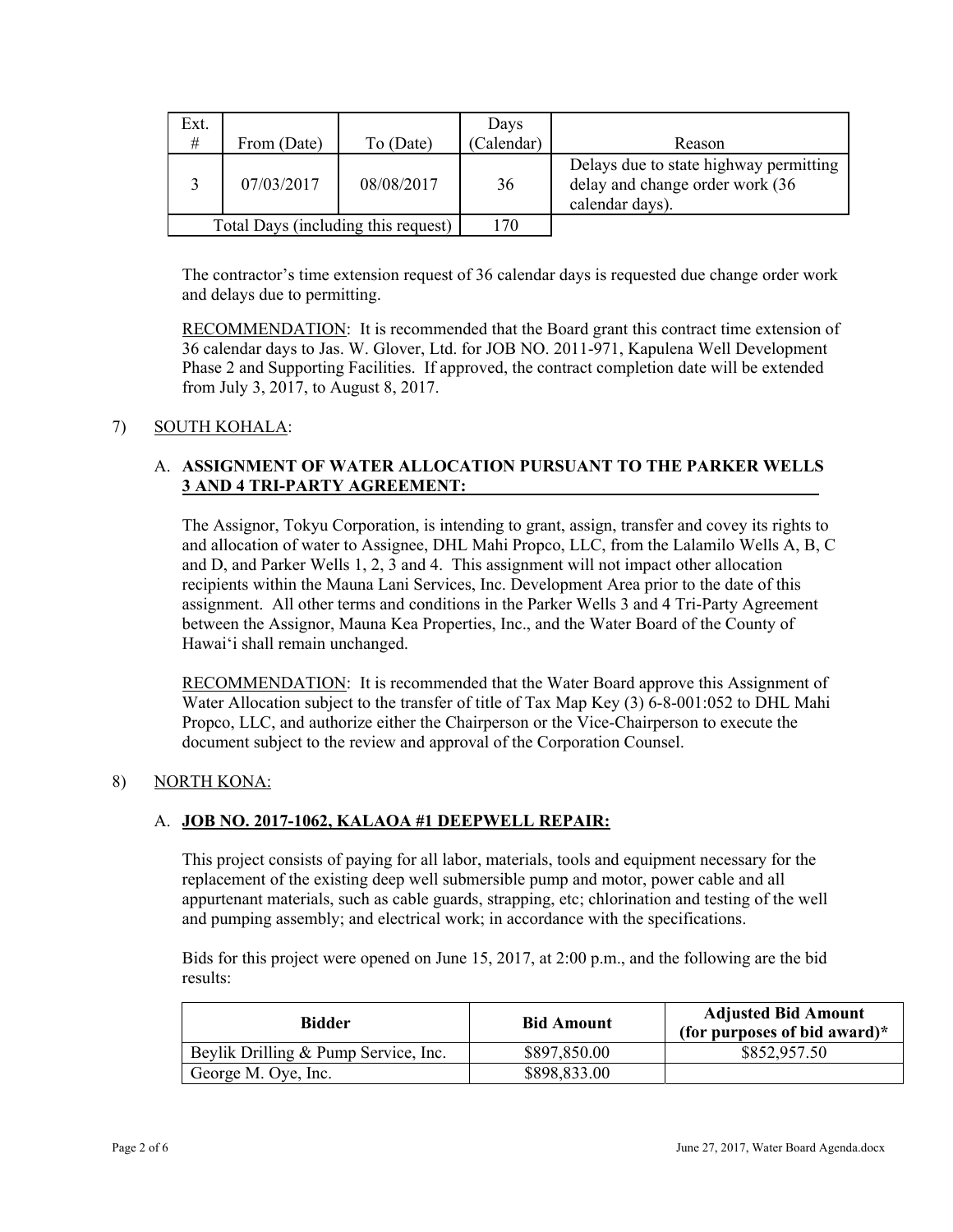\*Bids were adjusted (for the purposes of award) to provide credits for use of Hawai'i Products and participation in the State Apprenticeship Program, in accordance with Hawai'i Administrative Rules.

#### Project Costs:

| <b>Total Cost:</b>                                     | <u>\$987,635.00</u> |
|--------------------------------------------------------|---------------------|
| 2) Contingencies $(10.0\%)$                            | \$ 89,785.00        |
| 1) Low Bidder (Beylik Drilling and Pump Service, Inc.) | \$897,850.00        |

Funding for this project will be from DWS's CIP Budget under Deepwell Pump Replacement. The contractor will have 270 calendar days to complete this project. The Engineering estimate for this project was \$750,000.00.

RECOMMENDATION: It is recommended that the Board award the contract for JOB NO. 2017-1062, KALAOA #1 DEEPWELL REPAIR, to the lowest responsible bidder, Beylik Drilling and Pump Service, Inc., for their bid amount of \$897,850.00, plus \$89,785.00 for contingencies, for a total contract amount of \$987,635.00. It is further recommended that either the Chairperson or the Vice-Chairperson be authorized to sign the contract, subject to review as to form and legality by Corporation Counsel.

# B. **JOB NO. 2016-1049, KAHALUʻU BOOSTERS A, B & D REPAIR:**

The contractor, Beylik Drilling & Pump Service, Inc., requests consideration for a time extension due to issues with pump manufacturer.

For discussion and possible action.

### 9) MISCELLANEOUS:

A. We received the following documents for action by the Water Board. The water systems have been constructed in accordance with the Department's standards and are in acceptable condition for dedication.

### **1. BILL OF SALE**

(1.0 MG Concrete Water Tank and appurtenances) Kona View Estates Subdivision Grantor: RCFC Kaloko Heights, LLC Tax Map Key: (3) 7-4-026: 031 (Tank Site); 7-4-026: 033 portion (Access and Utility Easement "B-9" Part 2); 7-4-026: 040 portion (Access and Utility Easement "B-9" Part 1); 7-4-026: 033 portion (Access and Utility Easement "A-1" Part 2); 7-4-026: 004 portion (Access and Utility Easement "B-10") Final Inspection Date: 4/28/2017

Water System Cost: \$4,400,000.00

# **2. GRANT OF NON-EXCLUSIVE EASEMENT**

(Portion of Piihonua-Kukuau Water Transmission Line Project) Grantor: State of Hawai'i, Board of Land and Natural Resources Tax Map Key: (3) 2-5-006: portion 142

RECOMMENDATION: It is recommended that the Water Board accept these documents subject to the approval of the Corporation Counsel and that either the Chairperson or the Vice-Chairperson be authorized to sign the documents.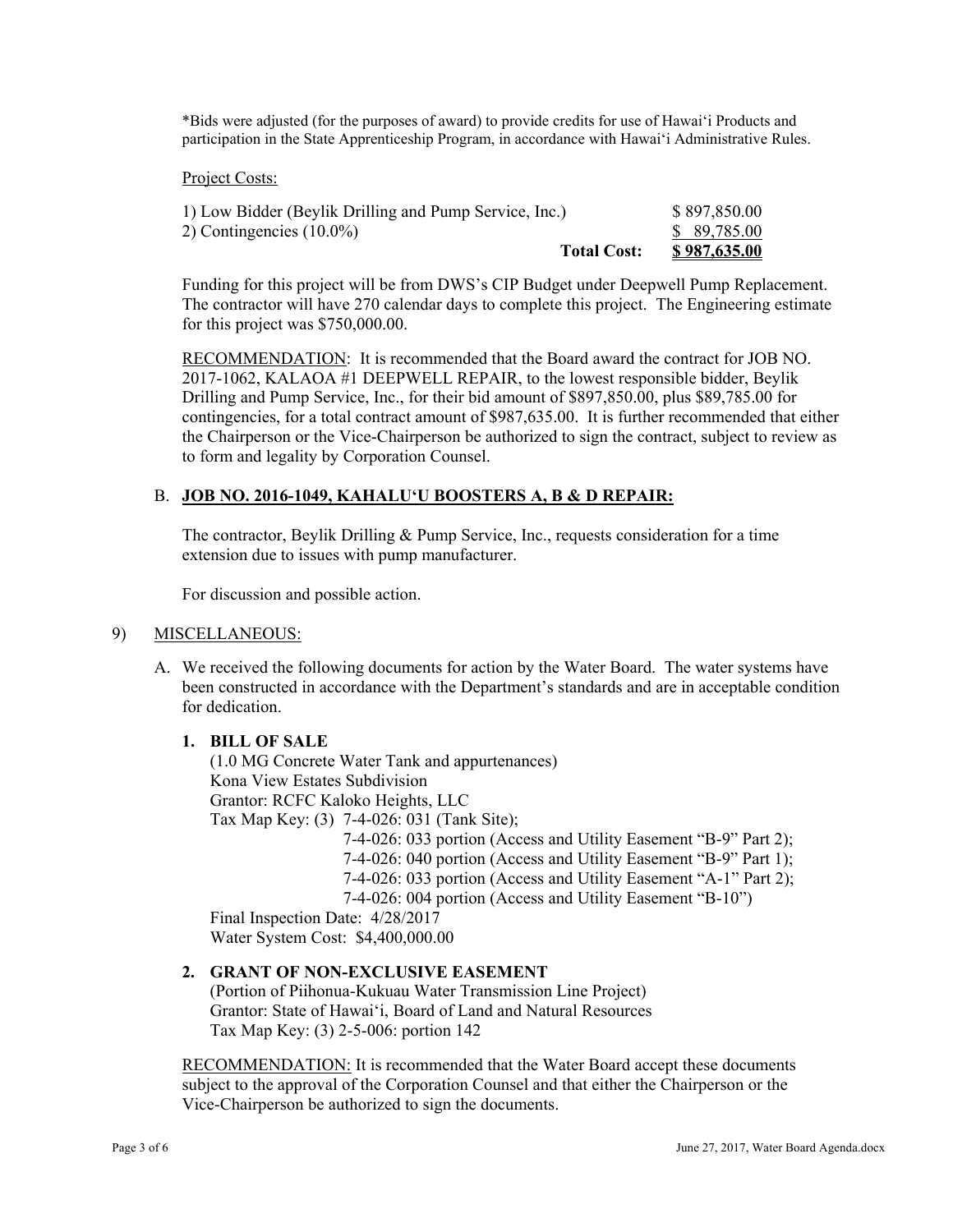### B. **WATER USE AND DEVELOPMENT PLAN UPDATE - KEAUHOU AQUIFER SYSTEM AREA:**

The Water Use and Development Plan Update for the Keauhou Aquifer System has been granted authorization by the Commission on Water Resource Management and the Water Board subsequently held public hearings at its April 25, 2017, meeting in Hilo and its May 23, 2017, meeting in Kona. Per the County Code, Chapter 29-3, after holding the public hearings (one each in East and West Hawai'i), the Water Board shall transmit the proposed amendments to the County Council for approval. Upon approval by the Council, the plan update will be submitted to the Commission on Water Resource Management for adoption and incorporated in the Hawai'i Water Plan.

Based on the public hearings at the Water Board Meetings, comments have been addressed and the Water Use and Development Plan Update for the Keauhou Aquifer System is ready for submission to the County Council.

RECOMMENDATION: It is recommended that the Water Board authorize the Department to submit the Water Use and Development Plan Update for the Keauhou Aquifer System to the County Council for their action.

# C. **MATERIAL BID NO. 2017-01, FURNISHING AND DELIVERING PIPES, FITTINGS, WATER METERS, FIRE HYDRANTS, BRASS GOODS, VALVES, ELECTRICAL SUPPLIES, ELECTRICAL EQUIPMENT, SCADA, WATER QUALITY EQUIPMENT, CHLORINATORS, MOTORS AND MISCELLANEOUS ITEMS FOR THE DEPARTMENT OF WATER SUPPLY STOCK:**

At the Water Board meeting on May 23, 2017, the Water Board deferred the award for Parts 14 and 15 for the subject bid (Part 14 – Badger Recordall Series Meter Parts for the amount of \$4,264.60 and Part  $15 - 1$ "-2" Water Meters for the amount of \$22,010.75) to Badger Meter, Inc. dba National Meter & Automation. Since that time, the reason for the deferral has not changed.

RECOMMENDATION: It is recommended that the Board defer the award for Parts 14 and 15 for MATERIAL BID NO. 2017-01, FURNISHING AND DELIVERING PIPES, FITTING, WATER METERS, FIRE HYDRANTS, BRASS GOODS, VALVES, ELECTRICAL SUPPLIES, ELECTRICAL EQUIPMENT, SCADA, WATER QUALITY EQUIPMENT, CHLORINATORS, MOTORS AND MISCELLANEOUS ITEMS FOR THE DEPARTMENT OF WATER SUPPLY STOCK, until its next meeting.

# D. **MATERIAL BID NO. 2017-02, FURNISH BASE COURSE, SAND, COLD MIX, HOT MIX, AND NO. 3F ROCK TO THE DEPARTMENT OF WATER SUPPLY:**

At the last Water Board meeting on May 23, 2017, the Water Board voted to defer awarding Parts 2A, 2B and 2C for District II of the bid. Upon further evaluation, it was determined that the lowest responsive, responsible bidder is WHC LTD dba West Hawaii Concrete with the bid amounts below:

| Part $A - \frac{3}{4}$ -Inch Base Course (Cost per ton)  | \$14.97 |
|----------------------------------------------------------|---------|
| Part $B - 1\frac{1}{2}$ -Inch Base Course (Cost per ton) | \$13.57 |
| Part $C - No$ . 3F Rock (Cost per ton)                   | \$23.62 |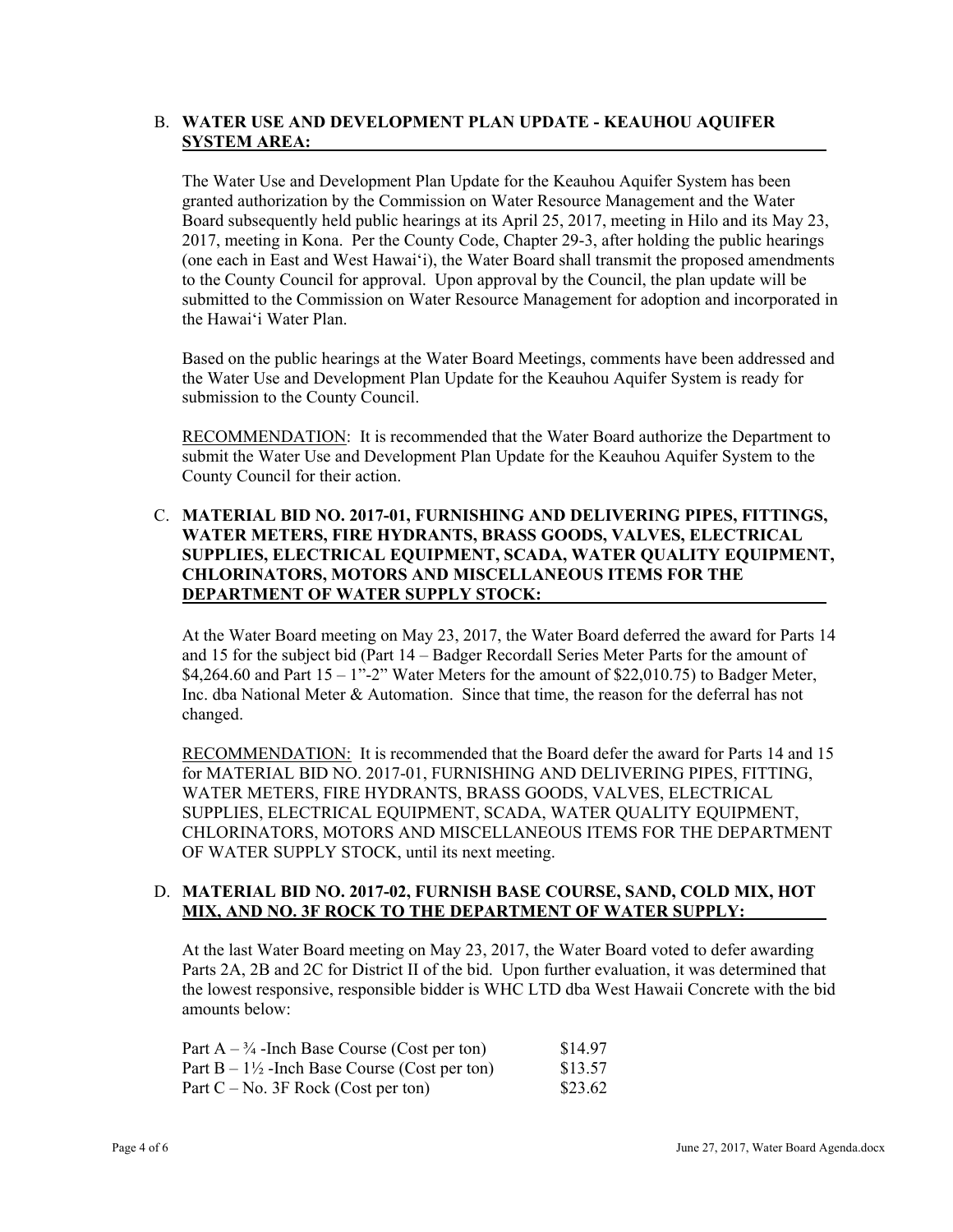RECOMMENDATION: It is recommended that the Board award the contract for MATERIAL BID NO. 2017-02, FURNISH BASE COURSE, SAND, COLD MIX, HOT MIX, AND NO. 3F ROCK TO THE DEPARTMENT OF WATER SUPPLY, to WHC LTD dba West Hawaii Concrete for Parts 2A, 2B and 2C for District II for the amounts shown above and that either the Chairperson or the Vice-Chairperson be authorized to sign the contract, subject to review as to form and legality of the contract by Corporation Counsel.

# E. **MONTHLY PROGRESS REPORT**:

Submission of Progress Report of Projects by the Department. Department personnel will be available to respond to questions by the Board regarding the status/progress of any project.

# F. **REVIEW OF MONTHLY FINANCIAL STATEMENTS:**

Submission of financial statements and information relating to the financial status of the Department. Department personnel will be available to respond to questions by the Board relating to the financial status of the Department.

# G. **POWER COST CHARGE:**

Departmental power costs have increased as a result of Hawai'i Electric Light Company, Inc. (HELCO), billings. The Department proposes to increase the Power Cost Charge from \$1.69 to \$1.73 per thousand gallons to reflect this increase. In order to accept public testimony on this change, a Public Hearing should be scheduled before the new Power Cost Charge is increased.

RECOMMENDATION: It is recommended that the Board approve holding a Public Hearing on July 25, 2017, at 9:45 a.m., to receive testimony on increasing the Power Cost Charge from \$1.69 to **\$1.73**, effective August 1, 2017.

### H. **MANAGER-CHIEF ENGINEER'S REPORT:**

The Manager-Chief Engineer will provide an update on the following:

- 1) Matters of interest to the Board
	- a) North Kona water restriction
- 2) Retiree of the Department of Water Supply

### I. **CHAIRPERSON'S REPORT:**

Chairperson to report on matters of interest to the Board.

### 10) ANNOUNCEMENTS:

#### 1. **Next Meeting:**

July 25, 2017, at the Department of Water Supply, Operations Center Conference Room; 889 Leilani Street, Hilo, Hawai'i

### 2. **Following Meeting:**

August 22, 2017, at the West Hawai'i Civic Center, Community Center (Building G); 74-5044 Ane Keohokalole Highway, Kailua-Kona, HI